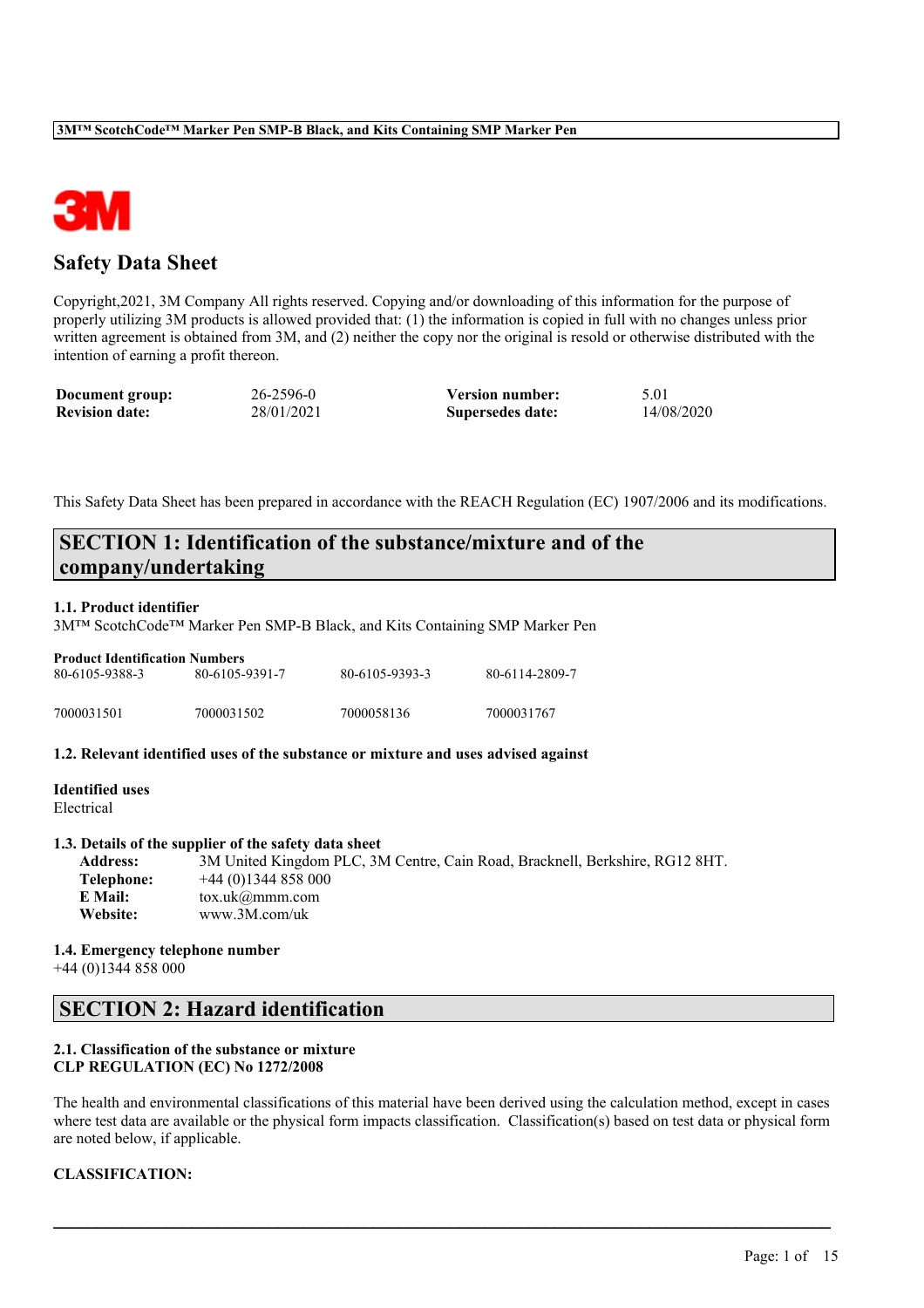Flammable Solid, Category 2 - Flam. Sol. 2; H228 Serious Eye Damage/Eye Irritation, Category 1 - Eye Dam. 1; H318 Reproductive Toxicity, Category 2 - Repr. 2; H361

For full text of H phrases, see Section 16.

## **2.2. Label elements CLP REGULATION (EC) No 1272/2008**

## **SIGNAL WORD** DANGER.

#### **Symbols**

GHS02 (Flame) |GHS05 (Corrosion) |GHS08 (Health Hazard) |

### **Pictograms**



## **Ingredients:**

| Ingredient                     | CAS Nbr       | EC No.          | $\%$ by Wt |
|--------------------------------|---------------|-----------------|------------|
| propan-1-ol                    | $71 - 23 - 8$ | 200-746-9       | $3 - 7$    |
| butan-1-ol                     | 71-36-3       | $200 - 751 - 6$ | $\leq 5$   |
| 4-hydroxy-4-methylpentan-2-one | 123-42-2      | 204-626-7       | $\leq 5$   |

## **HAZARD STATEMENTS:**

| H <sub>228</sub> | Flammable solid.                        |
|------------------|-----------------------------------------|
| H318             | Causes serious eye damage.              |
| H361d            | Suspected of damaging the unborn child. |

## **PRECAUTIONARY STATEMENTS**

| <b>Prevention:</b><br>P <sub>2</sub> 10<br><b>P280E</b> | Keep away from heat, hot surfaces, sparks, open flames and other ignition sources. No smoking.<br>Wear protective gloves.           |
|---------------------------------------------------------|-------------------------------------------------------------------------------------------------------------------------------------|
| <b>Response:</b>                                        |                                                                                                                                     |
| $P305 + P351 + P338$                                    | IF IN EYES: Rinse cautiously with water for several minutes. Remove contact lenses, if<br>present and easy to do. Continue rinsing. |
| P310                                                    | Immediately call a POISON CENTRE or doctor/physician.                                                                               |
| $P370 + P378$                                           | In case of fire: Use a fire fighting agent suitable for flammable liquids such as dry chemical or<br>carbon dioxide to extinguish.  |

 $\mathcal{L}_\mathcal{L} = \mathcal{L}_\mathcal{L} = \mathcal{L}_\mathcal{L} = \mathcal{L}_\mathcal{L} = \mathcal{L}_\mathcal{L} = \mathcal{L}_\mathcal{L} = \mathcal{L}_\mathcal{L} = \mathcal{L}_\mathcal{L} = \mathcal{L}_\mathcal{L} = \mathcal{L}_\mathcal{L} = \mathcal{L}_\mathcal{L} = \mathcal{L}_\mathcal{L} = \mathcal{L}_\mathcal{L} = \mathcal{L}_\mathcal{L} = \mathcal{L}_\mathcal{L} = \mathcal{L}_\mathcal{L} = \mathcal{L}_\mathcal{L}$ 

## **For containers not exceeding 125 ml the following Hazard and Precautionary statements may be used:**

| $\leq$ =125 ml Hazard statements |                                         |
|----------------------------------|-----------------------------------------|
| H318                             | Causes serious eye damage.              |
| H361d                            | Suspected of damaging the unborn child. |

## **<=125 ml Precautionary statements**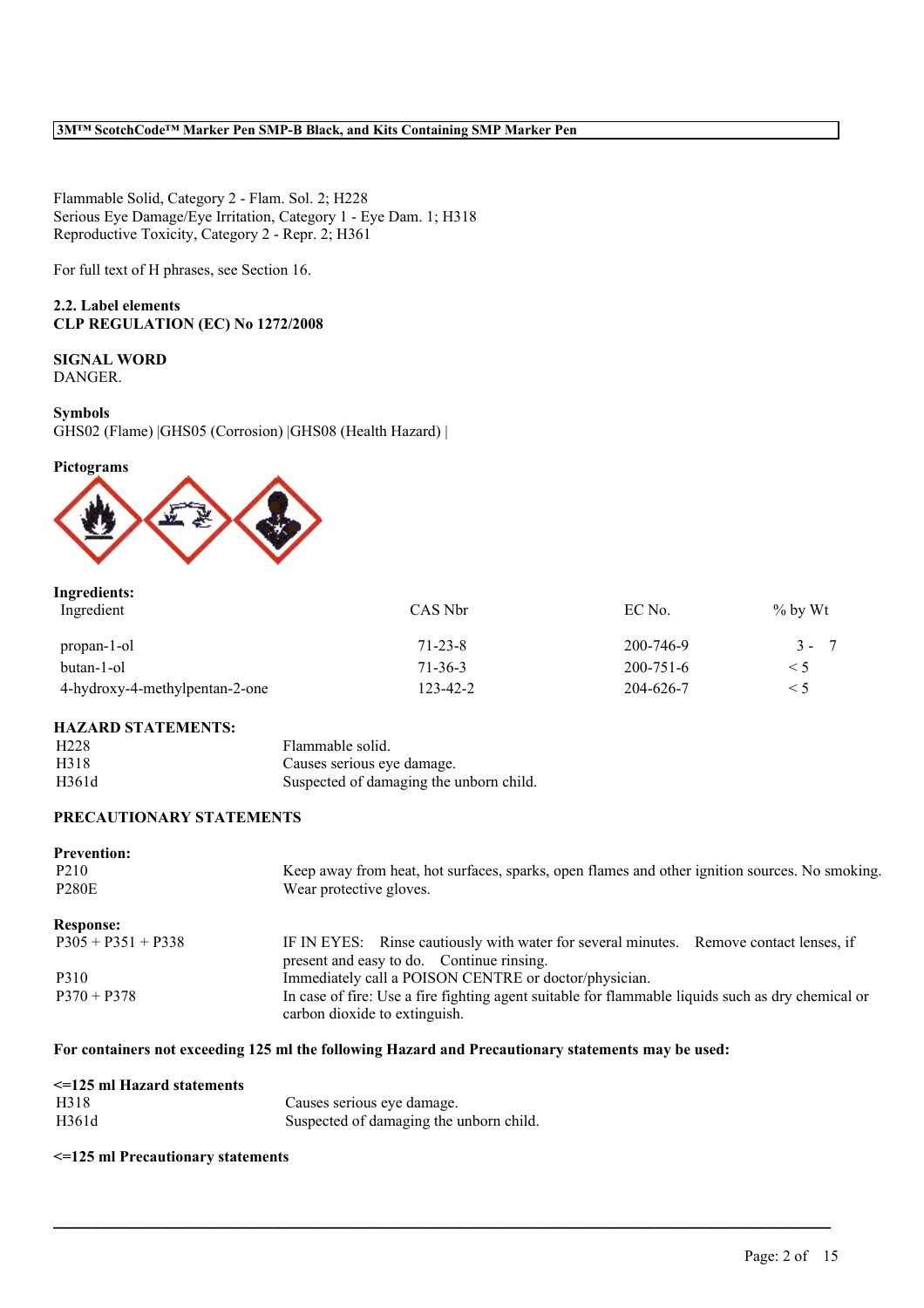| <b>Prevention:</b><br><b>P280E</b> | Wear protective gloves.                                                                                                             |  |
|------------------------------------|-------------------------------------------------------------------------------------------------------------------------------------|--|
| <b>Response:</b>                   |                                                                                                                                     |  |
| $P305 + P351 + P338$               | IF IN EYES: Rinse cautiously with water for several minutes. Remove contact lenses, if<br>present and easy to do. Continue rinsing. |  |
| P310                               | Immediately call a POISON CENTRE or doctor/physician.                                                                               |  |
| 2.3. Other hazards                 |                                                                                                                                     |  |

None known.

# **SECTION 3: Composition/information on ingredients**

## **3.1. Substances**

Not applicable

## **3.2. Mixtures**

| Ingredient                     | Identifier(s)                            | $\%$         | <b>Classification according to Regulation</b><br>(EC) No. 1272/2008 [CLP]                                                         |
|--------------------------------|------------------------------------------|--------------|-----------------------------------------------------------------------------------------------------------------------------------|
| Plastic Pen Assembly           | None                                     | 90<br>$80 -$ | Substance not classified as hazardous                                                                                             |
| propan-1-ol                    | (CAS-No.) 71-23-8<br>(EC-No.) 200-746-9  | $3 - 7$      | Flam. Liq. 2, H225<br>Eye Dam. 1, H318<br><b>STOT SE 3, H336</b>                                                                  |
| Dyes                           | None                                     | $1 - 5$      | Substance not classified as hazardous                                                                                             |
| butan-1-ol                     | $(CAS-N0)$ 71-36-3<br>(EC-No.) 200-751-6 | $\leq 5$     | Flam. Liq. 3, H226<br>Acute Tox. 4, H302<br>Skin Irrit. 2, H315<br>Eye Dam. 1, H318<br> STOT SE 3, H336<br><b>STOT SE 3, H335</b> |
| 4-hydroxy-4-methylpentan-2-one | (CAS-No.) 123-42-2<br>(EC-No.) 204-626-7 | $\leq 5$     | Eye Irrit. 2, H319<br>Flam. Liq. 3, H226<br>Repr. 2, H361d<br>STOT SE 3, H335                                                     |

Please see section 16 for the full text of any H statements referred to in this section

## **Specific Concentration Limits**

| Ingredient                     | Identifier(s)                             | <b>Specific Concentration Limits</b> |
|--------------------------------|-------------------------------------------|--------------------------------------|
| 4-hydroxy-4-methylpentan-2-one | $(CAS-N0)$ 123-42-2<br>$(CEN0) 204-626-7$ | $(C \ge 10\%)$ Eye Irrit. 2, H319    |

 $\mathcal{L}_\mathcal{L} = \mathcal{L}_\mathcal{L} = \mathcal{L}_\mathcal{L} = \mathcal{L}_\mathcal{L} = \mathcal{L}_\mathcal{L} = \mathcal{L}_\mathcal{L} = \mathcal{L}_\mathcal{L} = \mathcal{L}_\mathcal{L} = \mathcal{L}_\mathcal{L} = \mathcal{L}_\mathcal{L} = \mathcal{L}_\mathcal{L} = \mathcal{L}_\mathcal{L} = \mathcal{L}_\mathcal{L} = \mathcal{L}_\mathcal{L} = \mathcal{L}_\mathcal{L} = \mathcal{L}_\mathcal{L} = \mathcal{L}_\mathcal{L}$ 

For information on ingredient occupational exposure limits or PBT or vPvB status, see sections 8 and 12 of this SDS

# **SECTION 4: First aid measures**

## **4.1. Description of first aid measures**

## **Inhalation**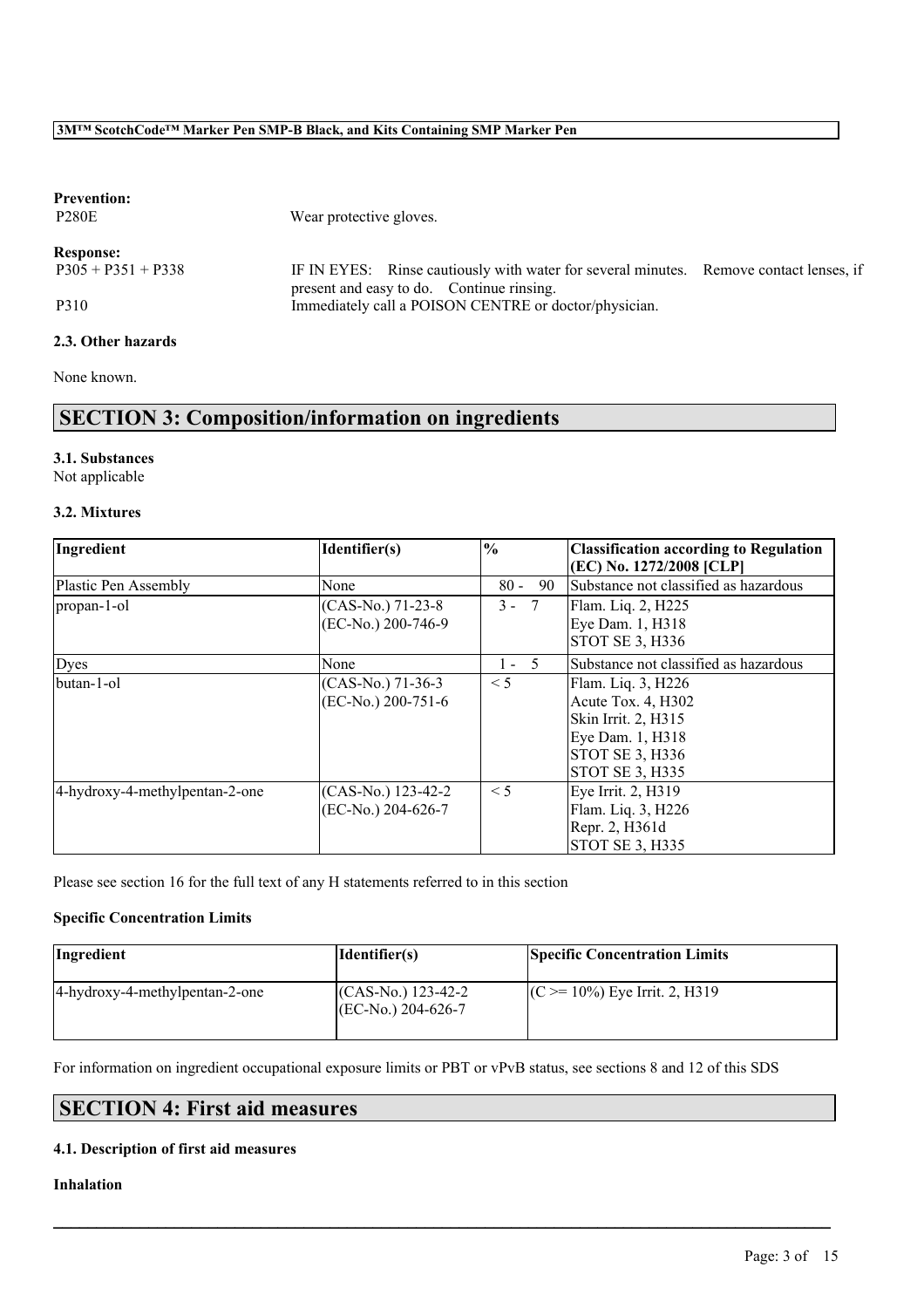No need for first aid is anticipated.

#### **Skin contact**

Wash with soap and water. If signs/symptoms develop, get medical attention.

#### **Eye contact**

Flush with large amounts of water. Remove contact lenses if easy to do. Continue rinsing. If signs/symptoms persist, get medical attention.

#### **If swallowed**

No need for first aid is anticipated.

#### **4.2. Most important symptoms and effects, both acute and delayed**

No critical symptoms or effects. See Section 11.1, information on toxicological effects.

#### **4.3. Indication of any immediate medical attention and special treatment required** Not applicable

## **SECTION 5: Fire-fighting measures**

#### **5.1. Extinguishing media**

In case of fire: Use a fire fighting agent suitable for ordinary combustible material such as water or foam to extinguish.

## **5.2. Special hazards arising from the substance or mixture**

None inherent in this product.

## **Hazardous Decomposition or By-Products**

**Substance Condition**

Carbon monoxide During combustion. Carbon dioxide. During combustion.

## **5.3. Advice for fire-fighters**

Wear full protective clothing, including helmet, self-contained, positive pressure or pressure demand breathing apparatus, bunker coat and pants, bands around arms, waist and legs, face mask, and protective covering for exposed areas of the head.

# **SECTION 6: Accidental release measures**

## **6.1. Personal precautions, protective equipment and emergency procedures**

Ventilate the area with fresh air.

### **6.2. Environmental precautions**

Avoid release to the environment.

## **6.3. Methods and material for containment and cleaning up**

Place in a metal container approved for transportation by appropriate authorities. Clean up residue with an appropriate solvent selected by a qualified and authorised person. Ventilate the area with fresh air. Read and follow safety precautions on the solvent label and Safety Data Sheet. Seal the container. Dispose of collected material as soon as possible.

## **6.4. Reference to other sections**

Refer to Section 8 and Section 13 for more information

# **SECTION 7: Handling and storage**

## **7.1. Precautions for safe handling**

Avoid eye contact. Avoid breathing dust/fume/gas/mist/vapours/spray. Avoid contact with oxidising agents (eg. chlorine,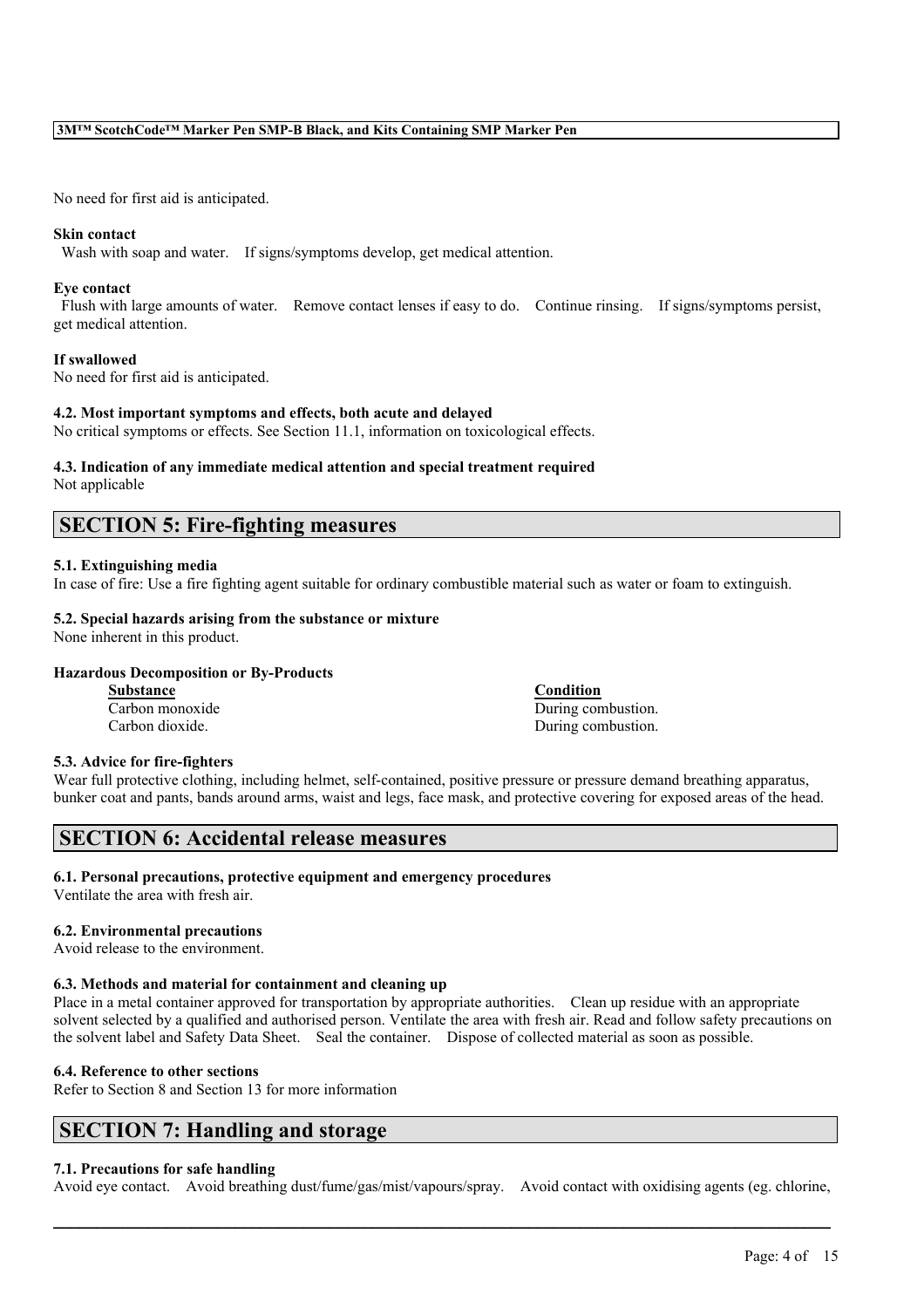chromic acid etc.)

#### **7.2. Conditions for safe storage including any incompatibilities**

Store away from acids. Store away from oxidising agents.

#### **7.3. Specific end use(s)**

See information in Section 7.1 and 7.2 for handling and storage recommendations. See Section 8 for exposure controls and personal protection recommendations.

## **SECTION 8: Exposure controls/personal protection**

#### **8.1 Control parameters**

#### **Occupational exposure limits**

If a component is disclosed in section 3 but does not appear in the table below, an occupational exposure limit is not available for the component.

| Ingredient                              | <b>CAS Nbr</b> | Agency | Limit type                          | <b>Additional comments</b> |
|-----------------------------------------|----------------|--------|-------------------------------------|----------------------------|
| 4-hydroxy-4-methylpentan-2-one 123-42-2 |                | UK HSC | TWA: $241 \text{ mg/m}^3$ (50 ppm); |                            |
|                                         |                |        | STEL: $362 \text{ mg/m}^3$ (75 ppm) |                            |
| propan-1-ol                             | $71 - 23 - 8$  | UK HSC | TWA:500 mg/m3(200                   | <b>SKIN</b>                |
|                                         |                |        | ppm); $STEL:625$ mg/m $3(250)$      |                            |
|                                         |                |        | ppm)                                |                            |
| butan-1-ol                              | $71 - 36 - 3$  | UK HSC | $STEL:154$ mg/m $3(50$ ppm)         | <b>SKIN</b>                |
| UK HSC: UK Health and Safety Commission |                |        |                                     |                            |
| TWA: Time-Weighted-Average              |                |        |                                     |                            |
| STEL: Short Term Exposure Limit         |                |        |                                     |                            |

CEIL: Ceiling

#### **Biological limit values**

No biological limit values exist for any of the components listed in Section 3 of this safety data sheet.

**Recommended monitoring procedures:**Information on recommended monitoring procedures can be obtained from UK **HSC** 

#### **8.2. Exposure controls**

#### **8.2.1. Engineering controls**

Not applicable.

#### **8.2.2. Personal protective equipment (PPE)**

**Eye/face protection** None required.

**Skin/hand protection** No protective gloves required.

#### **Respiratory protection**

Under normal use conditions, airborne exposures are not expected to be significant enough to require respiratory protection.

 $\mathcal{L}_\mathcal{L} = \mathcal{L}_\mathcal{L} = \mathcal{L}_\mathcal{L} = \mathcal{L}_\mathcal{L} = \mathcal{L}_\mathcal{L} = \mathcal{L}_\mathcal{L} = \mathcal{L}_\mathcal{L} = \mathcal{L}_\mathcal{L} = \mathcal{L}_\mathcal{L} = \mathcal{L}_\mathcal{L} = \mathcal{L}_\mathcal{L} = \mathcal{L}_\mathcal{L} = \mathcal{L}_\mathcal{L} = \mathcal{L}_\mathcal{L} = \mathcal{L}_\mathcal{L} = \mathcal{L}_\mathcal{L} = \mathcal{L}_\mathcal{L}$ 

# **SECTION 9: Physical and chemical properties**

| 9.1. Information on basic physical and chemical properties |         |
|------------------------------------------------------------|---------|
| <b>Physical state</b>                                      | Solid.  |
| <b>Specific Physical Form:</b>                             | Felt ti |

**Specific Physical Form:** Felt tip pen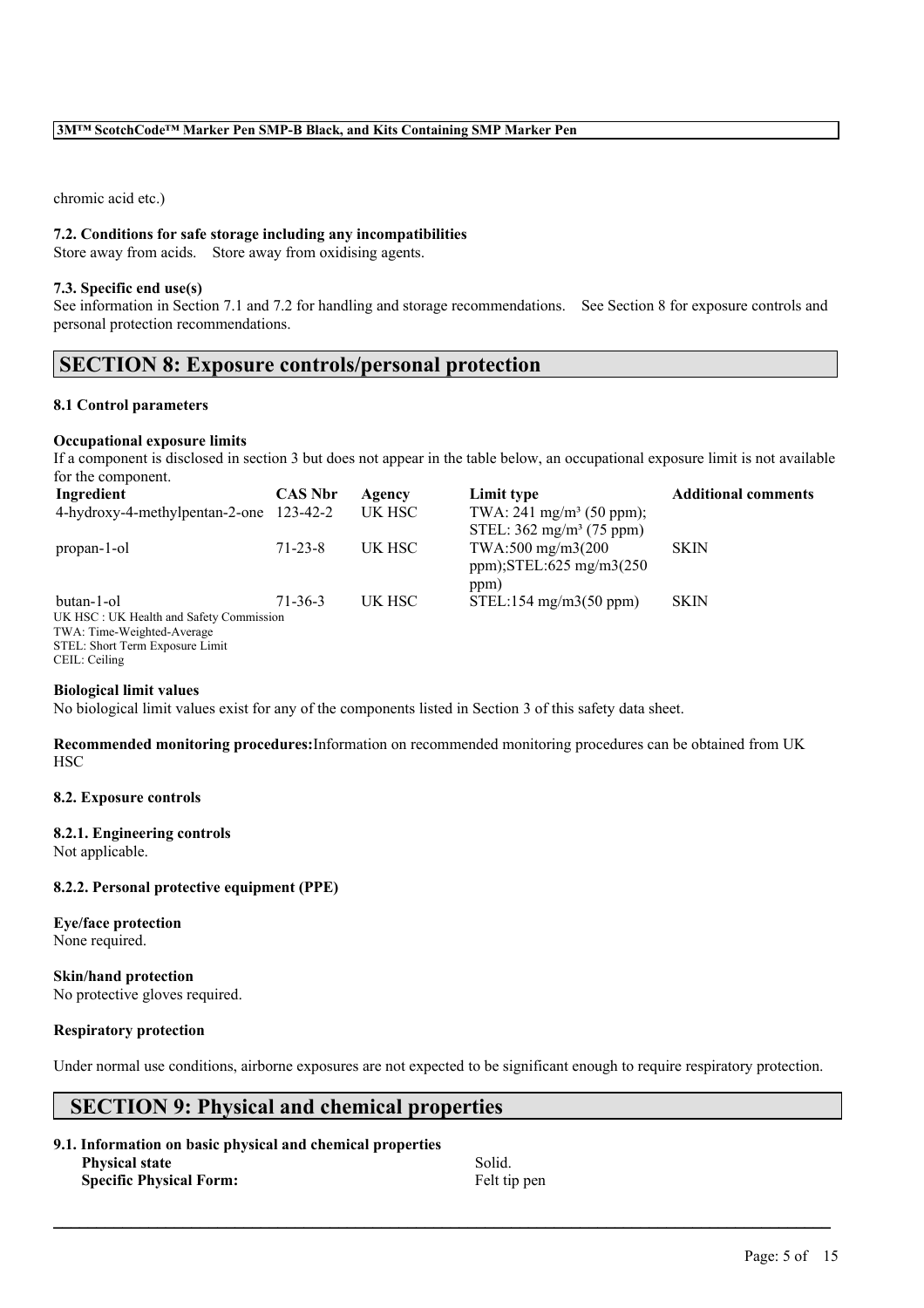**Colour** Black, Red **Odor** Solvent **Odour threshold** *Not applicable.* **Melting point/freezing point** *No data available.* **Flammability (solid, gas)** Not classified<br> **Flammable Limits(LEL)** approximately **Flash point** 28.9 °C [*Test Method:* Closed Cup] **Autoignition temperature** *No data available.* **Decomposition temperature** *Not applicable.* **pH Kinematic Viscosity** *Not applicable.* **Water solubility** Appreciable **Solubility- non-water** *Not applicable.* **Partition coefficient: n-octanol/water** *No data available.* **Density** *No data available.*

**Relative Vapor Density** *No data available.*

- **9.2. Other information**
- **9.2.2 Other safety characteristics**

**Average particle size** *No data available.* **Bulk density** *No data available.* **EU Volatile Organic Compounds** *No data available.* **Evaporation rate** 1.3 **Molecular weight** *No data available.* **Percent volatile**  $\geq$ =55 % weight **Softening point** *No data available.*

 $\mathcal{L}_\mathcal{L} = \mathcal{L}_\mathcal{L} = \mathcal{L}_\mathcal{L} = \mathcal{L}_\mathcal{L} = \mathcal{L}_\mathcal{L} = \mathcal{L}_\mathcal{L} = \mathcal{L}_\mathcal{L} = \mathcal{L}_\mathcal{L} = \mathcal{L}_\mathcal{L} = \mathcal{L}_\mathcal{L} = \mathcal{L}_\mathcal{L} = \mathcal{L}_\mathcal{L} = \mathcal{L}_\mathcal{L} = \mathcal{L}_\mathcal{L} = \mathcal{L}_\mathcal{L} = \mathcal{L}_\mathcal{L} = \mathcal{L}_\mathcal{L}$ 

## **SECTION 10: Stability and reactivity**

#### **10.1 Reactivity**

This material is considered to be non reactive under normal use conditions

#### **10.2 Chemical stability**

Stable.

**10.3 Possibility of hazardous reactions** Hazardous polymerisation will not occur.

**10.4 Conditions to avoid** None known.

**10.5 Incompatible materials** None known.

## **10.6 Hazardous decomposition products**

**Substance Condition**

None known.

**Boiling point/boiling range** approximately 49.4 °C [*Details:*(n-propanol)] approximately 2.7 % volume [*Details*:In air by volume] **Flammable Limits(UEL)** approximately 11.8 % volume [*Details:* In air by volume]

**Vapour pressure** approximately 22.3 Pa  $[Details:(20C (n-propanol))]$ **Relative density** approximately 0.95 [*Ref Std:*WATER=1] [*Details:*(npropanol)]

Page: 6 of 15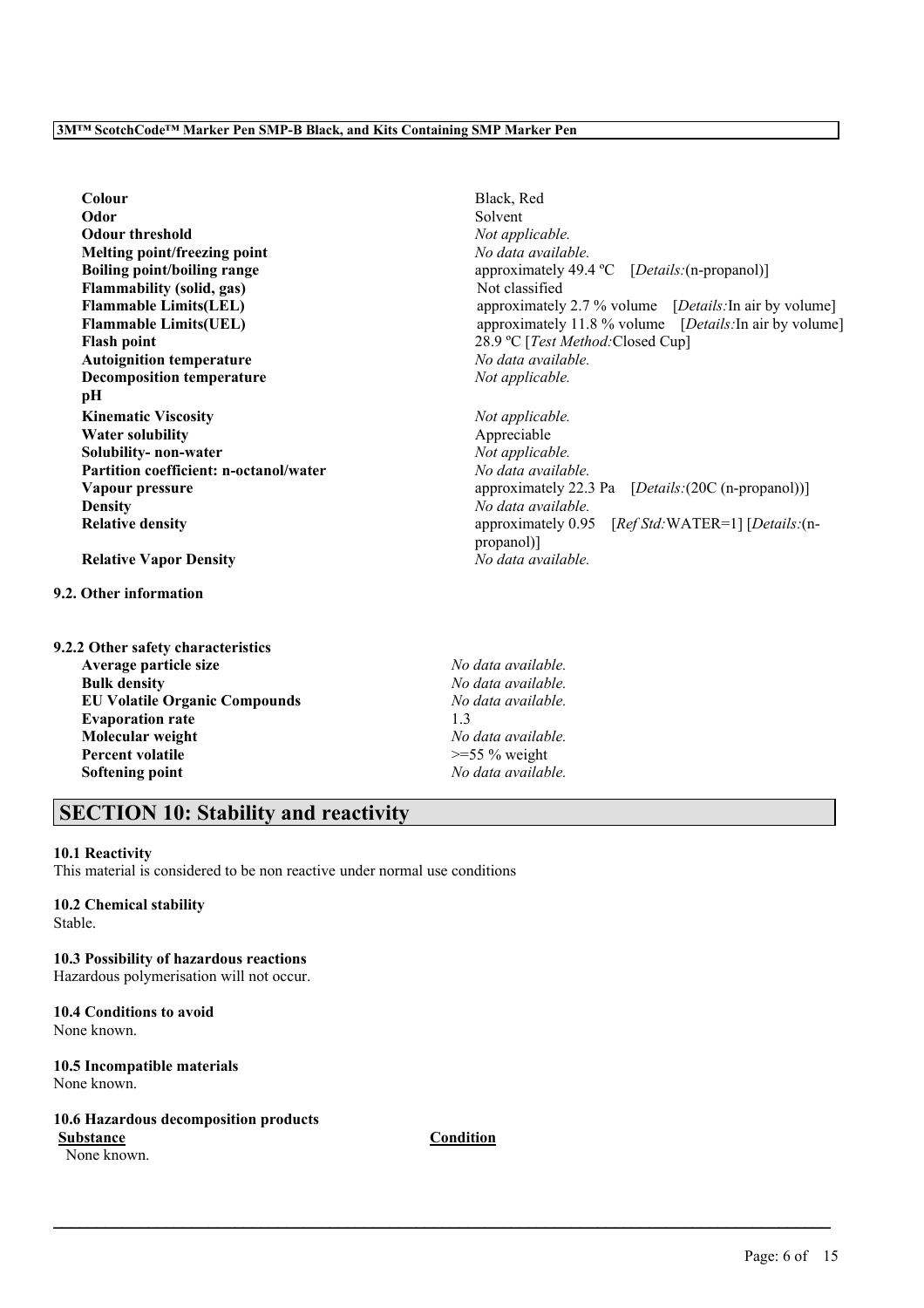Refer to section 5.2 for hazardous decomposition products during combustion.

Under recommended usage conditions, hazardous decomposition products are not expected. Hazardous decomposition products may occur as a result of oxidation, heating, or reaction with another material.

# **SECTION 11: Toxicological information**

The information below may not agree with the EU material classification in Section 2 and/or the ingredient classifications in Section 3 if specific ingredient classifications are mandated by a competent authority. In addition, statements and data presented in Section 11 are based on UN GHS calculation rules and classifications derived from **internal hazard assessments.**

**11.1. Information on hazard classes as defined in Regulation (EC) No 1272/2008**

#### **Signs and Symptoms of Exposure**

Based on test data and/or information on the components, this material may produce the following health effects:

## **Inhalation**

May cause additional health effects (see below).

#### **Skin contact**

Contact with the skin during product use is not expected to result in significant irritation.

#### **Eye contact**

Contact with the eyes during product use is not expected to result in significant irritation.

### **Ingestion**

May cause additional health effects (see below).

#### **Toxicological Data**

If a component is disclosed in section 3 but does not appear in a table below, either no data are available for that endpoint or the data are not sufficient for classification.

#### **Acute Toxicity**

| Name                           | Route       | <b>Species</b> | Value                                             |
|--------------------------------|-------------|----------------|---------------------------------------------------|
| Overall product                | Ingestion   |                | No data available; calculated $ATE > 5,000$ mg/kg |
| propan-1-ol                    | Dermal      | Rabbit         | LD50<br>$4,000$ mg/kg                             |
| propan-1-ol                    | Inhalation- | Rat            | $LC50 > 34$ mg/l                                  |
|                                | Vapour (4   |                |                                                   |
|                                | hours)      |                |                                                   |
| propan-1-ol                    | Ingestion   | Rat            | LD50 estimated to be $2,000 - 5,000$ mg/kg        |
| butan-1-ol                     | Dermal      | Rabbit         | $LD50$ 3,402 mg/kg                                |
| butan-1-ol                     | Inhalation- | Rat            | $LC50$ 24 mg/l                                    |
|                                | Vapour (4   |                |                                                   |
|                                | hours)      |                |                                                   |
| butan-1-ol                     | Ingestion   | Rat            | LD50<br>$2,290$ mg/kg                             |
| 4-hydroxy-4-methylpentan-2-one | Dermal      | Rabbit         | $LD50$ 13,645 mg/kg                               |
| 4-hydroxy-4-methylpentan-2-one | Inhalation- | Rat            | $LC50 > 7.6$ mg/l                                 |
|                                | Vapour (4   |                |                                                   |
|                                | hours)      |                |                                                   |
| 4-hydroxy-4-methylpentan-2-one | Ingestion   | Rat            | LD50<br>$3,002$ mg/kg                             |

 $ATE = acute$  toxicity estimate

#### **Skin Corrosion/Irritation**

| Name | <b>Species</b> | XY.<br>V alue |
|------|----------------|---------------|
|      |                |               |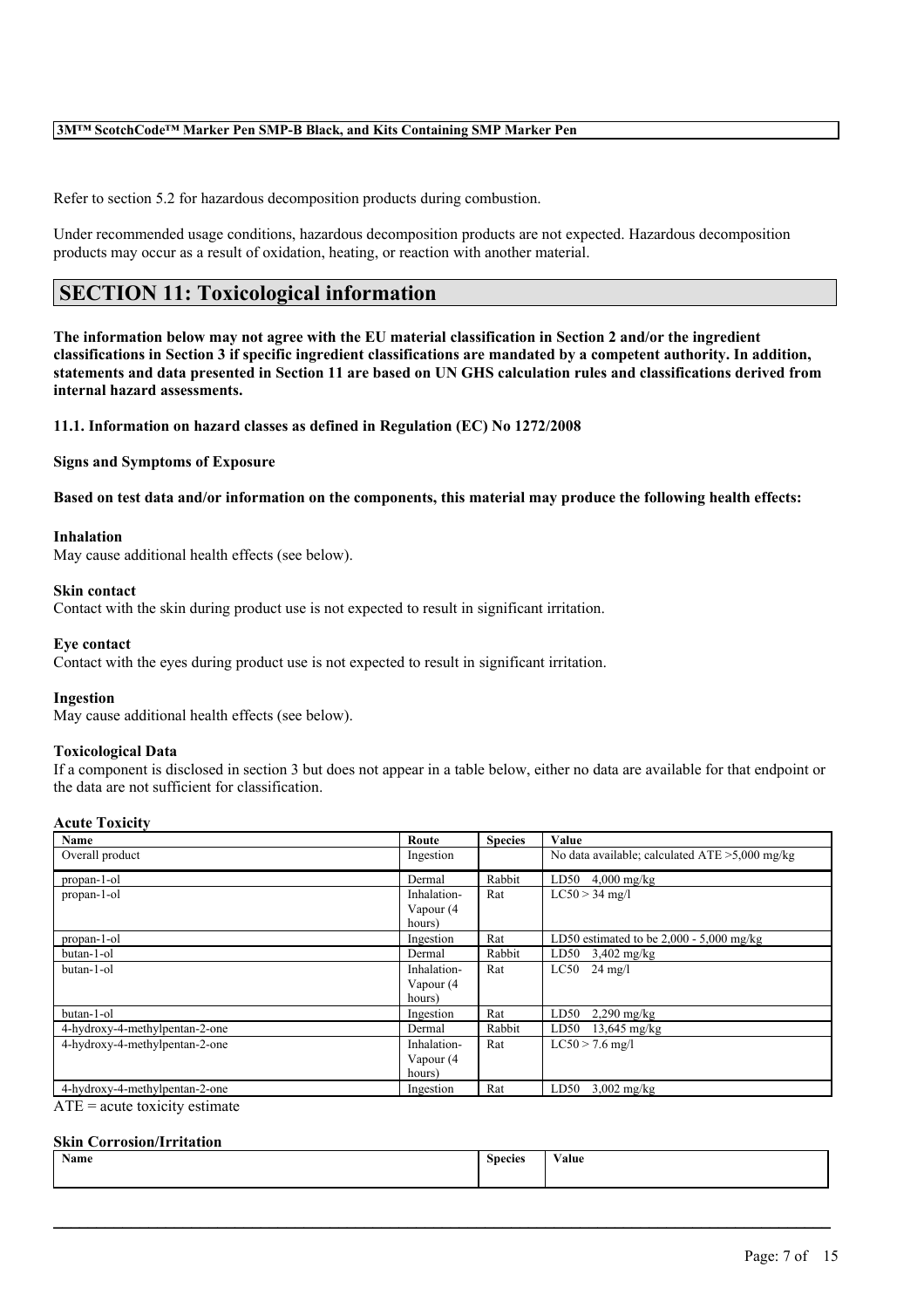| propan-1-ol                   | Rabbit | $\overline{\phantom{a}}$<br>--<br>urritation<br>Minimal |
|-------------------------------|--------|---------------------------------------------------------|
| butan-<br>1-01                | Rabbit | ---<br>irritant<br>Mild 1                               |
| -hydroxy-4-methylpentan-2-one | Rabbit | , significant<br>: irritation<br>No                     |

## **Serious Eye Damage/Irritation**

| Name                           | <b>Species</b> | Value           |
|--------------------------------|----------------|-----------------|
|                                |                |                 |
| propan-1-ol                    | Rabbit         | Severe irritant |
| butan-1-ol                     | Rabbit         | Severe irritant |
| 4-hydroxy-4-methylpentan-2-one | Rabbit         | Severe irritant |

## **Skin Sensitisation**

| Name                           | <b>Species</b> | Value          |
|--------------------------------|----------------|----------------|
|                                |                |                |
| propan-1-ol                    | Guinea         | Not classified |
|                                | pig            |                |
| butan-1-ol                     | Human          | Not classified |
| 4-hydroxy-4-methylpentan-2-one | Guinea         | Not classified |
|                                | pig            |                |

## **Respiratory Sensitisation**

For the component/components, either no data is currently available or the data is not sufficient for classification.

## **Germ Cell Mutagenicity**

| Name                           | Route    | Value                                          |
|--------------------------------|----------|------------------------------------------------|
|                                |          |                                                |
| propan-1-ol                    | In Vitro | Some positive data exist, but the data are not |
|                                |          | sufficient for classification                  |
| butan-1-ol                     | In vivo  | Not mutagenic                                  |
| butan-1-ol                     | In Vitro | Some positive data exist, but the data are not |
|                                |          | sufficient for classification                  |
| 4-hydroxy-4-methylpentan-2-one | In Vitro | Some positive data exist, but the data are not |
|                                |          | sufficient for classification                  |

### **Carcinogenicity**

| $\rightarrow$ $\rightarrow$<br>Name | Route     | <b>Species</b> | -- -<br>∕ alue                                    |
|-------------------------------------|-----------|----------------|---------------------------------------------------|
| propan-<br>-1-01                    | Ingestion | Rat            | but the data are not<br>Some positive data exist. |
|                                     |           |                | tor classification.<br>sufficient                 |

# **Reproductive Toxicity**

### **Reproductive and/or Developmental Effects**

| Name                           | Route      | Value                                  | <b>Species</b> | <b>Test result</b>                 | <b>Exposure</b><br><b>Duration</b>    |
|--------------------------------|------------|----------------------------------------|----------------|------------------------------------|---------------------------------------|
| propan-1-ol                    | Inhalation | Not classified for male reproduction   | Rat            | <b>NOAEL 8.6</b><br>mg/l           | 6 weeks                               |
| propan-1-ol                    | Inhalation | Not classified for development         | Rat            | <b>NOAEL 8.6</b><br>mg/l           | during<br>gestation                   |
| butan-1-ol                     | Ingestion  | Not classified for female reproduction | Rat            | <b>NOAEL</b><br>5,000<br>mg/kg/day | premating $\&$<br>during<br>gestation |
| butan-1-ol                     | Inhalation | Not classified for male reproduction   | Rat            | <b>NOAEL 18</b><br>mg/l            | 6 weeks                               |
| butan-1-ol                     | Inhalation | Not classified for development         | Rat            | <b>NOAEL 10.6</b><br>mg/l          | during<br>gestation                   |
| 4-hydroxy-4-methylpentan-2-one | Ingestion  | Not classified for female reproduction | Rat            | <b>NOAEL 300</b><br>mg/kg/day      | premating<br>into lactation           |
| 4-hydroxy-4-methylpentan-2-one | Ingestion  | Not classified for male reproduction   | Rat            | <b>NOAEL 300</b><br>mg/kg/day      | 44 days                               |
| 4-hydroxy-4-methylpentan-2-one | Ingestion  | Toxic to development                   | Rabbit         | <b>NOAEL 100</b><br>mg/kg/day      | during<br>gestation                   |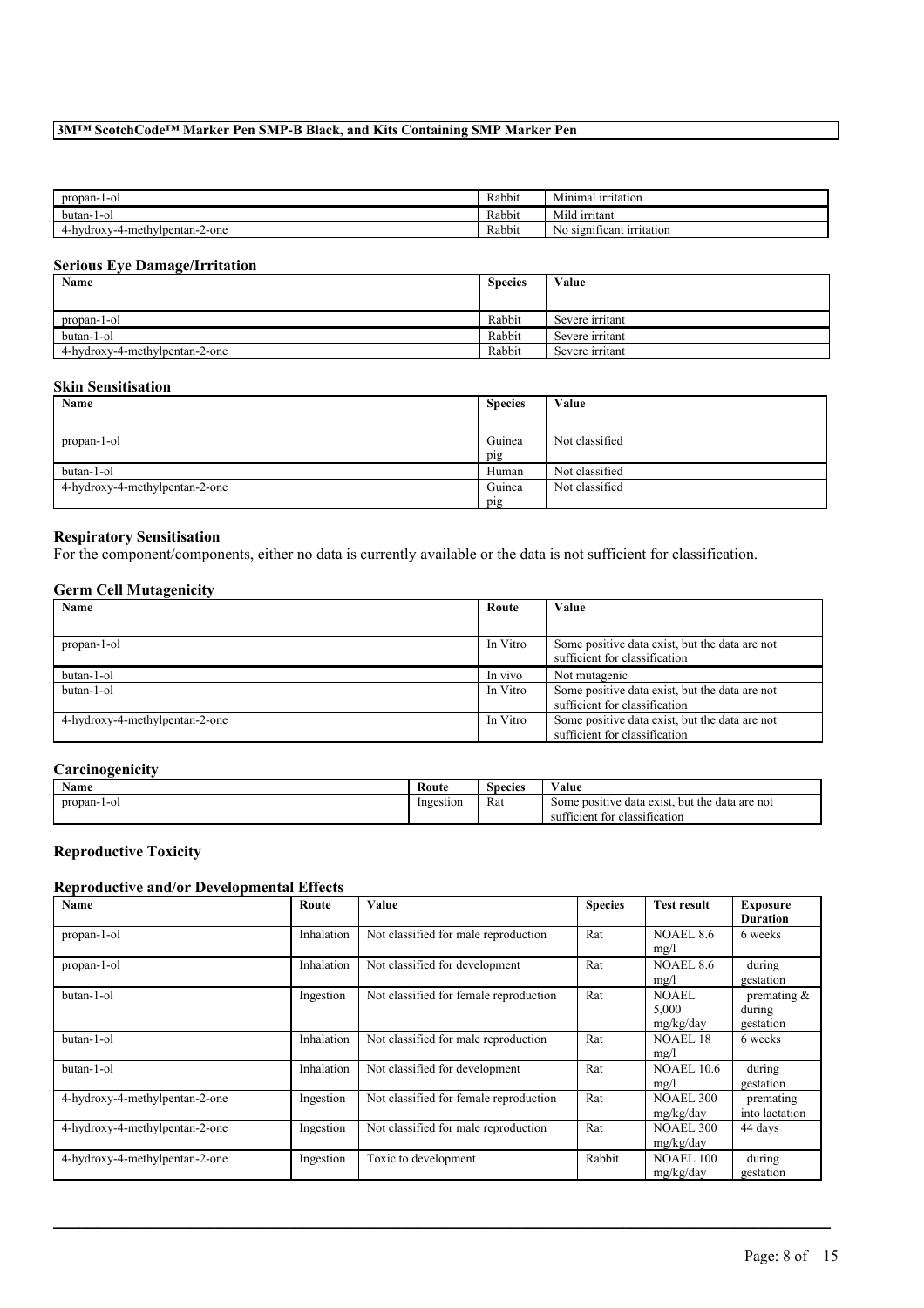# **Target Organ(s)**

## **Specific Target Organ Toxicity - single exposure**

| Name                                  | Route      | <b>Target Organ(s)</b>               | Value                                                                              | <b>Species</b>                    | <b>Test result</b>            | <b>Exposure</b><br><b>Duration</b> |
|---------------------------------------|------------|--------------------------------------|------------------------------------------------------------------------------------|-----------------------------------|-------------------------------|------------------------------------|
| propan-1-ol                           | Inhalation | central nervous<br>system depression | May cause drowsiness or<br>dizziness                                               | Mouse                             | NOAEL 5<br>mg/l               | 4 hours                            |
| propan-1-ol                           | Inhalation | respiratory irritation               | Some positive data exist, but the<br>data are not sufficient for<br>classification | Mouse                             | <b>NOAEL Not</b><br>available |                                    |
| propan-1-ol                           | Ingestion  | central nervous<br>system depression | May cause drowsiness or<br>dizziness                                               | Professio<br>nal<br>judgeme<br>nt | <b>NOAEL Not</b><br>available |                                    |
| butan-1-ol                            | Inhalation | central nervous<br>system depression | May cause drowsiness or<br>dizziness                                               | Human                             | <b>NOAEL Not</b><br>available |                                    |
| butan-1-ol                            | Inhalation | respiratory irritation               | May cause respiratory irritation                                                   | official<br>classifica<br>tion    | NOAEL Not<br>available        |                                    |
| butan-1-ol                            | Ingestion  | central nervous<br>system depression | May cause drowsiness or<br>dizziness                                               | Human                             | <b>NOAEL Not</b><br>available |                                    |
| 4-hydroxy-4-methylpentan-<br>$2$ -one | Inhalation | central nervous<br>system depression | May cause drowsiness or<br>dizziness                                               | Multiple<br>animal<br>species     | <b>NOAEL Not</b><br>available |                                    |
| 4-hydroxy-4-methylpentan-<br>2-one    | Inhalation | respiratory irritation               | May cause respiratory irritation                                                   | Human                             | NOAEL Not<br>available        |                                    |
| 4-hydroxy-4-methylpentan-<br>2-one    | Ingestion  | central nervous<br>system depression | May cause drowsiness or<br>dizziness                                               | Human<br>and<br>animal            | <b>NOAEL Not</b><br>available |                                    |
| 4-hydroxy-4-methylpentan-<br>$2$ -one | Ingestion  | blood                                | Some positive data exist, but the<br>data are not sufficient for<br>classification | Rat                               | LOAEL<br>$1,882$ mg/kg        |                                    |
| 4-hydroxy-4-methylpentan-<br>$2$ -one | Ingestion  | liver                                | Not classified                                                                     | Rat                               | NOAEL<br>1,882 mg/kg          | not applicable                     |

## **Specific Target Organ Toxicity - repeated exposure**

| Name               | Route      | <b>Target Organ(s)</b> | Value          | <b>Species</b> | <b>Test result</b> | <b>Exposure</b> |
|--------------------|------------|------------------------|----------------|----------------|--------------------|-----------------|
|                    |            |                        |                |                |                    | <b>Duration</b> |
| propan-1-ol        | Ingestion  | hematopoietic          | Not classified | Rat            | <b>NOAEL 70</b>    | 83 weeks        |
|                    |            | system                 |                |                | mg/kg/day          |                 |
| propan-1-ol        | Ingestion  | liver                  | Not classified | Rat            | LOAEL 70           | 83 weeks        |
|                    |            |                        |                |                | mg/kg/day          |                 |
| butan-1-ol         | Inhalation | blood                  | Not classified | Rat            | <b>NOAEL 0.3</b>   | 3 months        |
|                    |            |                        |                |                | mg/l               |                 |
| butan-1-ol         | Inhalation | auditory system        | Not classified | Human          | <b>NOAEL Not</b>   | occupational    |
|                    |            |                        |                |                | available          | exposure        |
| butan-1-ol         | Inhalation | liver   kidney and/or  | Not classified | Guinea         | <b>NOAEL Not</b>   | 3 months        |
|                    |            | bladder respiratory    |                | pig            | available          |                 |
|                    |            | system                 |                |                |                    |                 |
| butan-1-ol         | Inhalation | nervous system         | Not classified | Rat            | <b>NOAEL 9.09</b>  | 13 weeks        |
|                    |            |                        |                |                | mg/l               |                 |
| butan-1-ol         | Ingestion  | blood                  | Not classified | Rat            | <b>NOAEL 500</b>   | 13 weeks        |
|                    |            |                        |                |                | mg/kg/day          |                 |
| 4-hydroxy-4-       | Inhalation | liver   kidney and/or  | Not classified | Rat            | NOAEL 4.5          | 6 weeks         |
| methylpentan-2-one |            | bladder                |                |                | mg/l               |                 |
| 4-hydroxy-4-       | Ingestion  | endocrine system       | Not classified | Rat            | <b>NOAEL 600</b>   | 13 weeks        |
| methylpentan-2-one |            | liver   kidney and/or  |                |                | mg/kg/day          |                 |
|                    |            | bladder                |                |                |                    |                 |
|                    |            | hematopoietic          |                |                |                    |                 |
|                    |            | system   nervous       |                |                |                    |                 |
|                    |            | system   eyes          |                |                |                    |                 |

## **Aspiration Hazard**

| Name<br>'alue             |                                                                                       |
|---------------------------|---------------------------------------------------------------------------------------|
| butan-.<br>Some<br>. - Or | $\sim$<br>positive<br>but the<br>exist<br>are not<br>data<br>ticien<br>e data<br>-sut |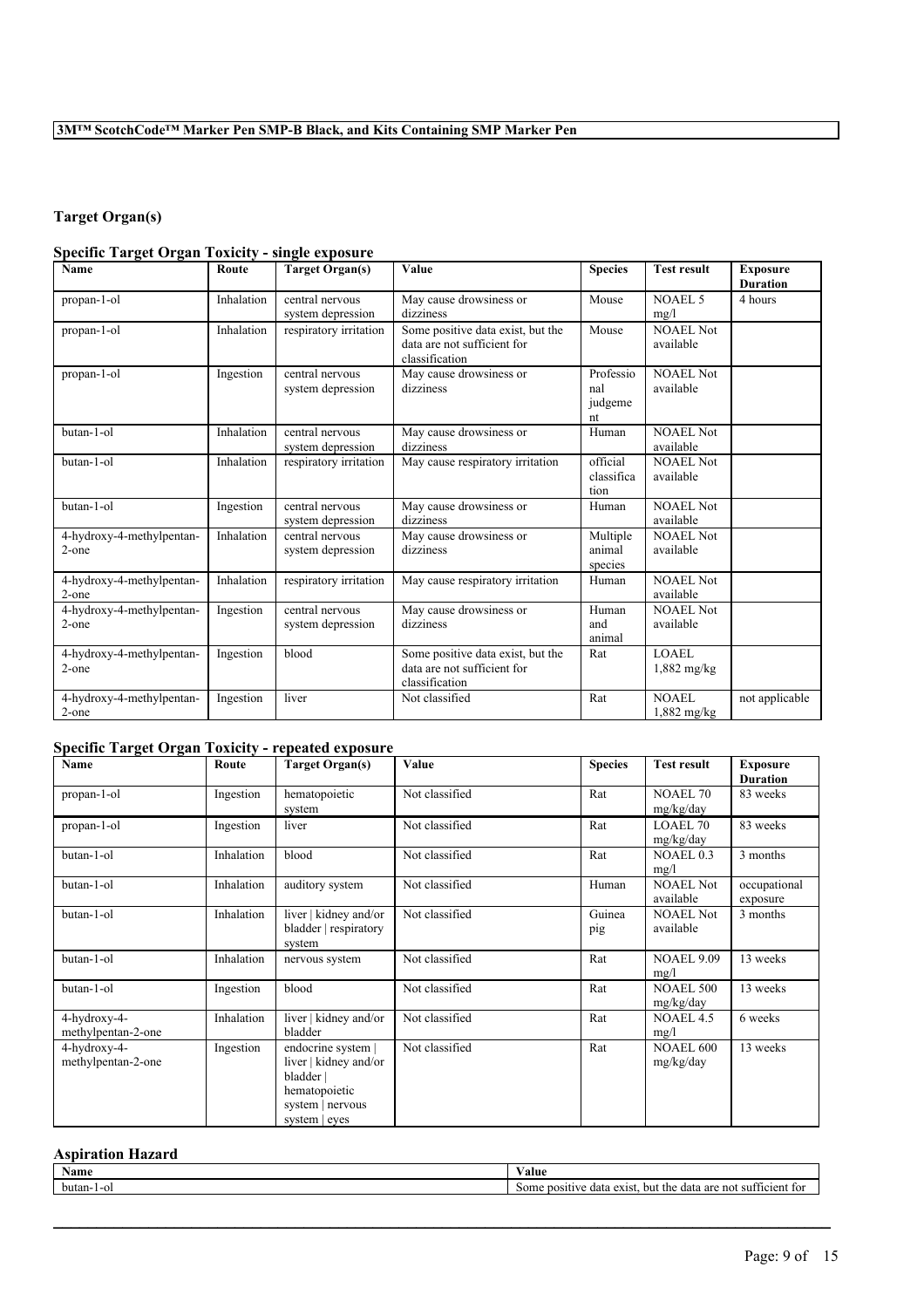| ,,, |
|-----|
|     |

Please contact the address or phone number listed on the first page of the SDS for additional toxicological information **on this material and/or its components.**

### **11.2. Information on other hazards**

This material does not contain any substances that are assessed to be an endocrine disruptor for human health.

# **SECTION 12: Ecological information**

The information below may not agree with the EU material classification in Section 2 and/or the ingredient classifications in Section 3 if specific ingredient classifications are mandated by a competent authority. In addition, statements and data presented in Section 12 are based on UN GHS calculation rules and classifications derived from **3M assessments.**

## **12.1. Toxicity**

No product test data available.

| <b>Material</b>                    | $CAS \#$       | Organism                 | <b>Type</b>  | <b>Exposure</b>       | <b>Test endpoint</b> | <b>Test result</b>           |
|------------------------------------|----------------|--------------------------|--------------|-----------------------|----------------------|------------------------------|
| propan-1-ol                        | $71 - 23 - 8$  | Activated sludge         | Experimental | 3 hours               | IC50                 | $>1,000 \text{ mg/l}$        |
| propan-1-ol                        | $71 - 23 - 8$  | Algae other              | Experimental | 96 hours              | <b>EC50</b>          | 4,480 mg/l                   |
| propan-1-ol                        | $71 - 23 - 8$  | Fathead minnow           | Experimental | 96 hours              | LC50                 | 4,555 mg/l                   |
| propan-1-ol                        | $71 - 23 - 8$  | Fish                     | Experimental | 96 hours              | LC50                 | $3,000 \text{ mg/l}$         |
| propan-1-ol                        | $71 - 23 - 8$  | Water flea               | Experimental | 48 hours              | <b>EC50</b>          | 3,642 mg/l                   |
| propan-1-ol                        | $71 - 23 - 8$  | Water flea               | Experimental | 21 days               | <b>NOEC</b>          | $100 \overline{\mathrm{mg}}$ |
| butan-1-ol                         | $71 - 36 - 3$  | Bacteria                 | Experimental | 16 hours              | <b>NOEC</b>          | 650 mg/l                     |
| butan-1-ol                         | $71 - 36 - 3$  | Bluegill                 | Experimental | 96 hours              | LC50                 | $100$ mg/l                   |
| butan-1-ol                         | $71 - 36 - 3$  | Crustacea other          | Experimental | 96 hours              | LC50                 | $2,100$ mg/l                 |
| butan-1-ol                         | $71-36-3$      | Green Algae              | Experimental | 96 hours              | EC50                 | 225 mg/l                     |
| butan-1-ol                         | $71 - 36 - 3$  | Water flea               | Experimental | 48 hours              | EC50                 | $>500$ mg/l                  |
| butan-1-ol                         | $71 - 36 - 3$  | Green Algae              | Experimental | 72 hours              | <b>NOEC</b>          | $180$ mg/l                   |
| butan-1-ol                         | $71 - 36 - 3$  | Water flea               | Experimental | $21$ days             | <b>NOEC</b>          | $4.1$ mg/l                   |
| 4-hydroxy-4-<br>methylpentan-2-one | 123-42-2       | Activated sludge         | Experimental | 3 hours               | $\overline{EC50}$    | $>1,000 \text{ mg/l}$        |
| 4-hydroxy-4-<br>methylpentan-2-one | $123 - 42 - 2$ | Bacteria                 | Experimental | 16 hours              | <b>NOEC</b>          | $825$ mg/l                   |
| 4-hydroxy-4-<br>methylpentan-2-one | $123 - 42 - 2$ | Green algae              | Experimental | $\overline{72}$ hours | <b>EC50</b>          | $>1,000 \frac{\text{mg}}{1}$ |
| 4-hydroxy-4-<br>methylpentan-2-one | 123-42-2       | <b>Inland Silverside</b> | Experimental | 96 hours              | LC50                 | 420 mg/l                     |
| 4-hydroxy-4-<br>methylpentan-2-one | 123-42-2       | Medaka                   | Experimental | 96 hours              | LC50                 | $>100$ mg/l                  |
| 4-hydroxy-4-<br>methylpentan-2-one | $123 - 42 - 2$ | Water flea               | Experimental | 48 hours              | <b>EC50</b>          | $>1,000$ mg/l                |
| 4-hydroxy-4-<br>methylpentan-2-one | 123-42-2       | Green algae              | Experimental | 72 hours              | <b>NOEC</b>          | $1,000 \text{ mg/l}$         |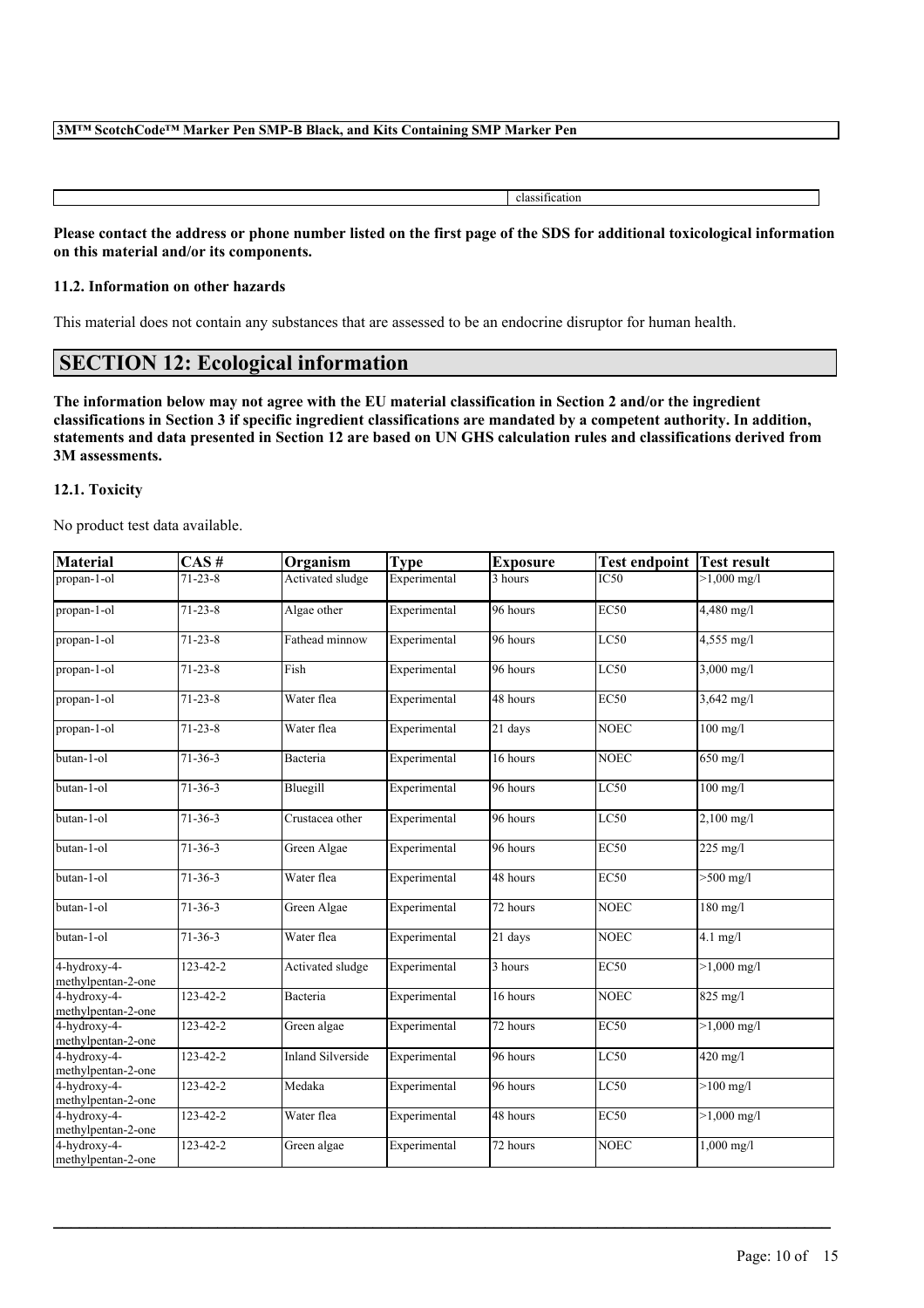| 14-hydroxy<br>$\mathbf{v}$  | $\sim$<br>$-1 - 2$<br><br>т.<br>. . | $I W$ aw<br>'ater flea | Experimental<br>. LADU | -<br>davs<br><u>_</u> | ، ۱۸<br>OEC | 100<br>) mg |
|-----------------------------|-------------------------------------|------------------------|------------------------|-----------------------|-------------|-------------|
| !-one<br>methy<br>/lpentan- |                                     |                        |                        |                       |             |             |

#### **12.2. Persistence and degradability**

| <b>Material</b>                    | <b>CAS Nbr</b> | <b>Test type</b> | Duration | <b>Study Type</b> | Test result     | <b>Protocol</b>                  |
|------------------------------------|----------------|------------------|----------|-------------------|-----------------|----------------------------------|
| propan-1-ol                        | $71 - 23 - 8$  | Experimental     | 20 days  | <b>BOD</b>        | 73 %            | <b>OECD 301D - Closed bottle</b> |
|                                    |                | Biodegradation   |          |                   | BOD/ThBOD       | Itest                            |
| butan-1-ol                         | $71 - 36 - 3$  | Experimental     | 19 days  | Dissolv. Organic  | $98\%$ weight   | <b>IOECD 301E - Modified</b>     |
|                                    |                | Biodegradation   |          | Carbon Deplet     |                 | <b>OECD</b> Scre                 |
| 4-hydroxy-4-methylpentan- 123-42-2 |                | Experimental     | 28 days  | Dissolv. Organic  | 198.5 % removal |                                  |
| $2$ -one                           |                | Biodegradation   |          | Carbon Deplet     | $\log$ DOC      |                                  |

#### **12.3 : Bioaccumulative potential**

| Material                                | <b>Cas No.</b> | Test type        | <b>Duration</b> | <b>Study Type</b> | Test result | <b>Protocol</b>     |
|-----------------------------------------|----------------|------------------|-----------------|-------------------|-------------|---------------------|
| propan-1-ol                             | $71 - 23 - 8$  | Experimental     |                 | Log Kow           | 10.2        | Non-standard method |
|                                         |                | Bioconcentration |                 |                   |             |                     |
| butan-1-ol                              | $71 - 36 - 3$  | Experimental     |                 | Log Kow           | 10.88       | Non-standard method |
|                                         |                | Bioconcentration |                 |                   |             |                     |
| $4$ -hydroxy-4-methylpentan- $123-42-2$ |                | Experimental     |                 | Log Kow           | l-0.14      | Non-standard method |
| $2$ -one                                |                | Bioconcentration |                 |                   |             |                     |

#### **12.4. Mobility in soil**

No test data available.

## **12.5. Results of the PBT and vPvB assessment**

This material does not contain any substances that are assessed to be a PBT or vPvB

#### **12.6. Endocrine disrupting properties**

This material does not contain any substances that are assessed to be an endocrine disruptor for environmental effects

## **12.7. Other adverse effects**

No information available.

# **SECTION 13: Disposal considerations**

#### **13.1 Waste treatment methods**

Dispose of contents/ container in accordance with the local/regional/national/international regulations.

This product has been classified as a non-hazardous waste. Prior to disposal, consult all applicable authorities and regulations to insure proper classification. Dispose of waste product in a permitted industrial waste facility. As a disposal alternative, incinerate in a permitted waste incineration facility. Proper destruction may require the use of additional fuel during incineration processes. As a disposal alternative, utilize an acceptable permitted waste disposal facility. If no other disposal options are available, waste product may be placed in a landfill properly designed for industrial waste.

The coding of a waste stream is based on the application of the product by the consumer. Since this is out of the control of 3M, no waste code(s) for products after use will be provided. Please refer to the European Waste Code (EWC - 2000/532/EC and amendments) to assign the correct waste code to your waste stream. Ensure national and/or regional regulations are complied with and always use a licensed waste contractor.

 $\mathcal{L}_\mathcal{L} = \mathcal{L}_\mathcal{L} = \mathcal{L}_\mathcal{L} = \mathcal{L}_\mathcal{L} = \mathcal{L}_\mathcal{L} = \mathcal{L}_\mathcal{L} = \mathcal{L}_\mathcal{L} = \mathcal{L}_\mathcal{L} = \mathcal{L}_\mathcal{L} = \mathcal{L}_\mathcal{L} = \mathcal{L}_\mathcal{L} = \mathcal{L}_\mathcal{L} = \mathcal{L}_\mathcal{L} = \mathcal{L}_\mathcal{L} = \mathcal{L}_\mathcal{L} = \mathcal{L}_\mathcal{L} = \mathcal{L}_\mathcal{L}$ 

#### **EU waste code (product as sold)**

080312\* Waste ink containing dangerous substances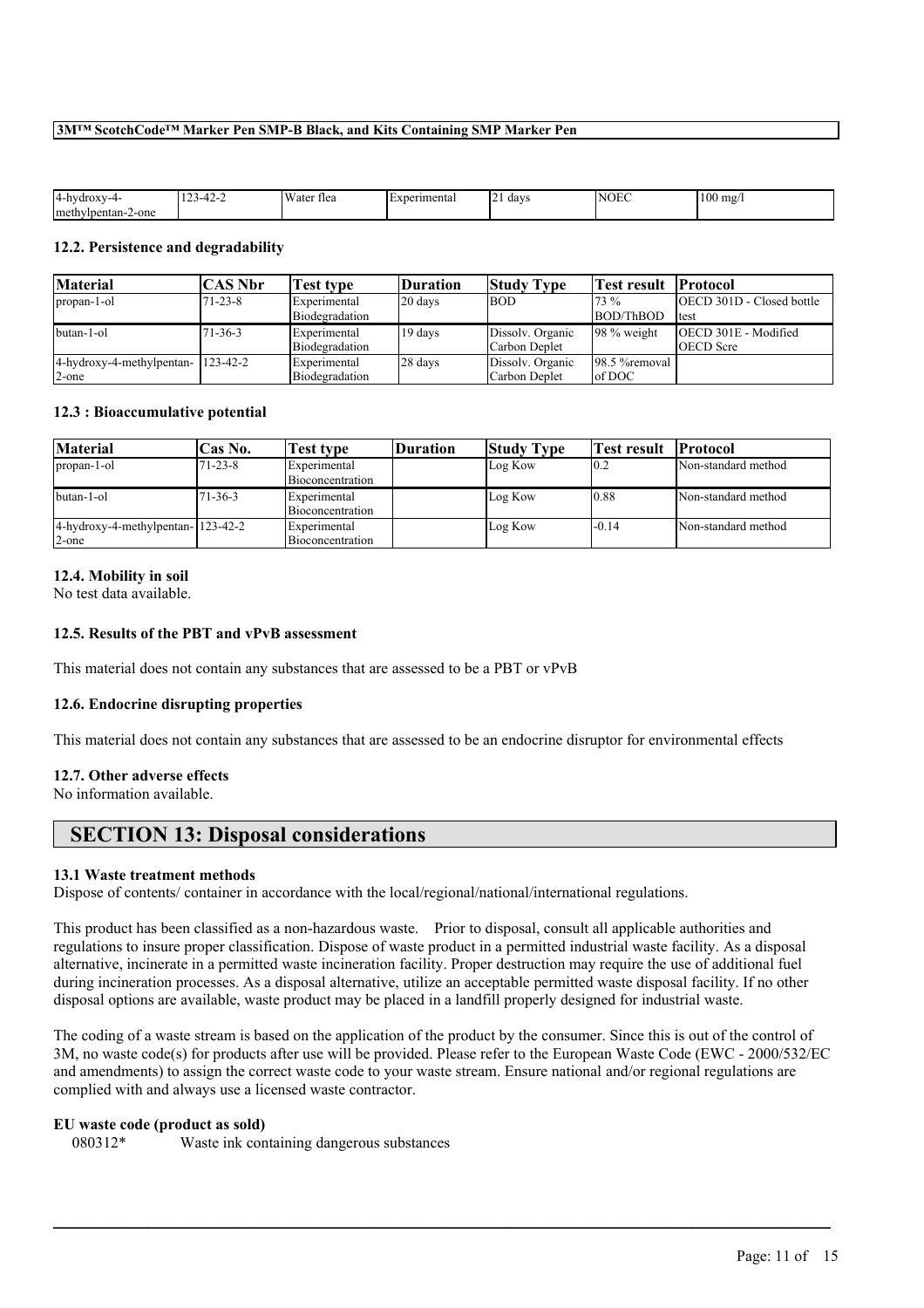## **SECTION 14: Transportation information**

80-6105-9388-3, 80-6105-9391-7, 80-6105-9393-3

**ADR/RID:** UN3175, NOT RESTRICTED - SPECIAL PROVISION 216 FULFILLED, II , (--). **IMDG-CODE:** UN3175, NOT RESTRICTED - SPECIAL PROVISION 216 FULFILLED, II , IMDG-Code segregation code: NONE, EMS: --. **ICAO/IATA:** UN3175, NOT RESTRICTED,AS PER SPECIAL PROVISION A46, II , information required for air way bill.

80-6114-2809-7

**ADR/RID:** UN3175, NOT RESTRICTED - SPECIAL PROVISION 216 FULFILLED, II , (--). **IMDG-CODE:** UN3175, NOT RESTRICTED - SPECIAL PROVISION 216 FULFILLED, II , IMDG-Code segregation code: NONE, EMS: --.

**ICAO/IATA:** UN3175, NOT RESTRICTED,AS PER SPECIAL PROVISION A46, II , information required for air way bill.

|                                                                                 | <b>Ground Transport</b><br>(ADR)                                             | <b>Air Transport (IATA)</b>                                                  | <b>Transport</b><br><b>Marine</b><br>(IMDG)                                  |
|---------------------------------------------------------------------------------|------------------------------------------------------------------------------|------------------------------------------------------------------------------|------------------------------------------------------------------------------|
| 14.1 UN number                                                                  | UN3175                                                                       | UN3175                                                                       | UN3175                                                                       |
| 14.2 UN proper shipping<br>name                                                 | <b>SOLIDS CONTAINING</b><br>FLAMMABLE LIQUID,<br>N.O.S.                      | <b>SOLIDS CONTAINING</b><br>FLAMMABLE LIQUID,<br>N.O.S.                      | <b>SOLIDS CONTAINING</b><br>FLAMMABLE LIQUID,<br>N.O.S.                      |
| 14.3 Transport hazard<br>class(es)                                              | 4.1                                                                          | 4.1                                                                          | 4.1                                                                          |
| 14.4 Packing group                                                              | $\mathbf{I}$                                                                 | $\mathbf{I}$                                                                 | $\mathbf{I}$                                                                 |
| <b>14.5 Environmental hazards</b>                                               | Not Environmentally<br>Hazardous                                             | Not applicable                                                               | Not a Marine Pollutant                                                       |
| 14.6 Special precautions for<br>user                                            | Please refer to the other<br>sections of the SDS for<br>further information. | Please refer to the other<br>sections of the SDS for further<br>information. | Please refer to the other<br>sections of the SDS for<br>further information. |
| 14.7 Transport in bulk<br>according to Annex II of<br>Marpol 73/78 and IBC Code | No data available.                                                           | No Data Available                                                            | No Data Available                                                            |
| <b>Control Temperature</b>                                                      | No data available.                                                           | No Data Available                                                            | No Data Available                                                            |
| <b>Emergency Temperature</b>                                                    | No data available.                                                           | No Data Available                                                            | No Data Available                                                            |
| <b>ADR Tunnel Code</b>                                                          | (E)                                                                          | Not Applicable                                                               | Not Applicable                                                               |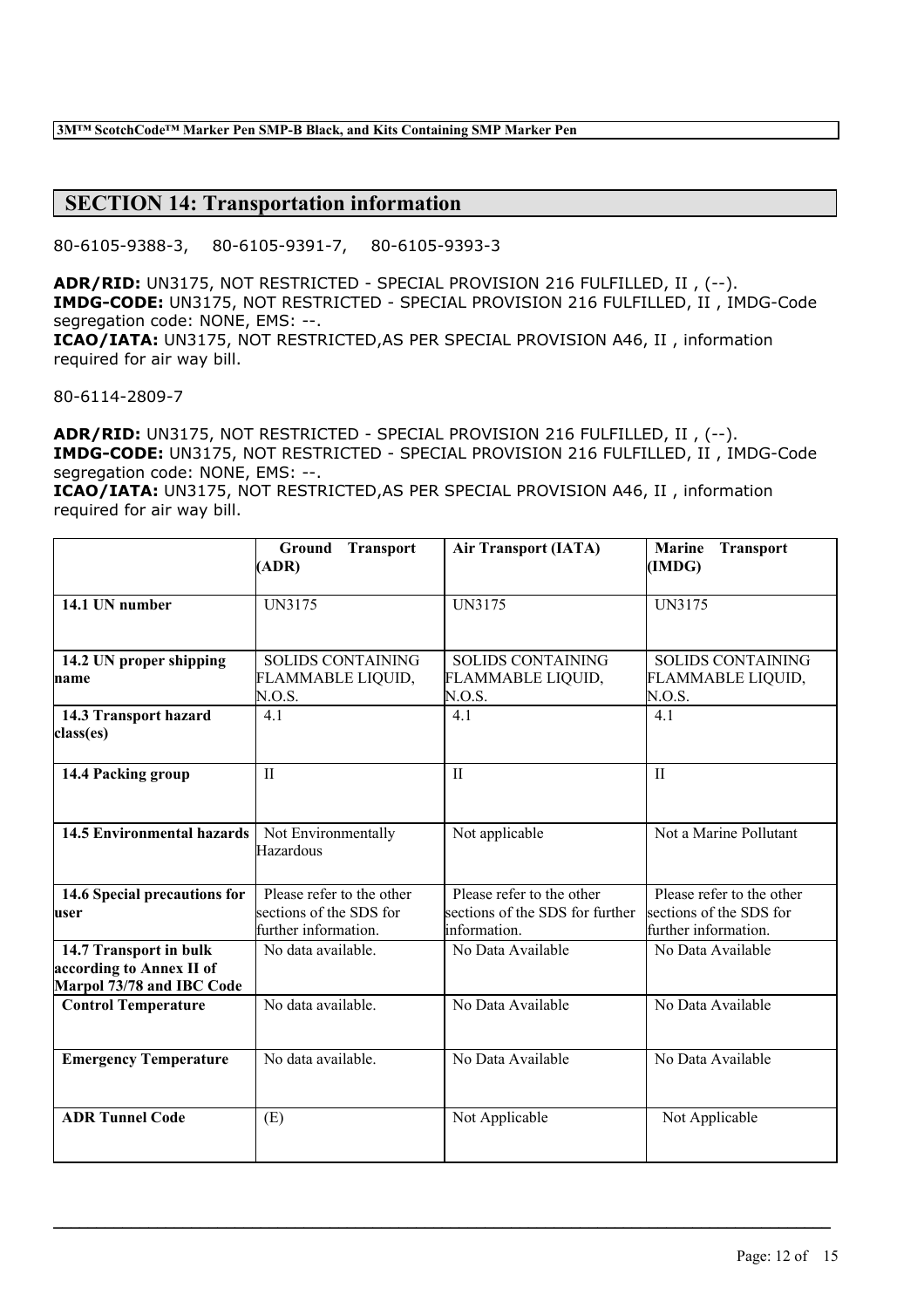| <b>ADR Classification Code</b> | F <sub>1</sub>  | Not Applicable | Not Applicable |
|--------------------------------|-----------------|----------------|----------------|
| <b>ADR Transport Category</b>  | $\overline{4}$  | Not Applicable | Not Applicable |
| <b>ADR Multiplier</b>          | $\theta$        | $\theta$       | $\theta$       |
| <b>IMDG Segregation Code</b>   | Not applicable. | Not Applicable | <b>NONE</b>    |
| <b>Transport not Permitted</b> | Not applicable. | Not Applicable | Not Applicable |

Please contact the address or phone number listed on the first page of the SDS for additional information on the transport/shipment of the material by rail (RID) or inland waterways (ADN).

# **SECTION 15: Regulatory information**

**15.1. Safety, health and environmental regulations/legislation specific for the substance or mixture**

## **15.2. Chemical Safety Assessment**

A chemical safety assessment has not been carried out for this substance/mixture in accordance with Regulation (EC) No 1907/2006, as amended.

 $\mathcal{L}_\mathcal{L} = \mathcal{L}_\mathcal{L} = \mathcal{L}_\mathcal{L} = \mathcal{L}_\mathcal{L} = \mathcal{L}_\mathcal{L} = \mathcal{L}_\mathcal{L} = \mathcal{L}_\mathcal{L} = \mathcal{L}_\mathcal{L} = \mathcal{L}_\mathcal{L} = \mathcal{L}_\mathcal{L} = \mathcal{L}_\mathcal{L} = \mathcal{L}_\mathcal{L} = \mathcal{L}_\mathcal{L} = \mathcal{L}_\mathcal{L} = \mathcal{L}_\mathcal{L} = \mathcal{L}_\mathcal{L} = \mathcal{L}_\mathcal{L}$ 

# **SECTION 16: Other information**

## **List of relevant H statements**

| H <sub>225</sub>  | Highly flammable liquid and vapour.     |
|-------------------|-----------------------------------------|
| H <sub>226</sub>  | Flammable liquid and vapour.            |
| H <sub>228</sub>  | Flammable solid.                        |
| H <sub>3</sub> 02 | Harmful if swallowed.                   |
| H315              | Causes skin irritation.                 |
| H318              | Causes serious eye damage.              |
| H319              | Causes serious eye irritation.          |
| H335              | May cause respiratory irritation.       |
| H336              | May cause drowsiness or dizziness.      |
| H361d             | Suspected of damaging the unborn child. |

## **Revision information:**

EU Section 09: pH information information was added.

Section 2: <125ml Hazard - Health information was added.

Section 2: <125ml Precautionary - Prevention information was added.

Section 2: <125ml Precautionary - Response information was added.

Label: CLP Precautionary - Prevention information was modified.

Label: CLP Precautionary - Response information was modified.

Section 03: Composition table % Column heading information was added.

Section 3: Composition/ Information of ingredients table information was modified.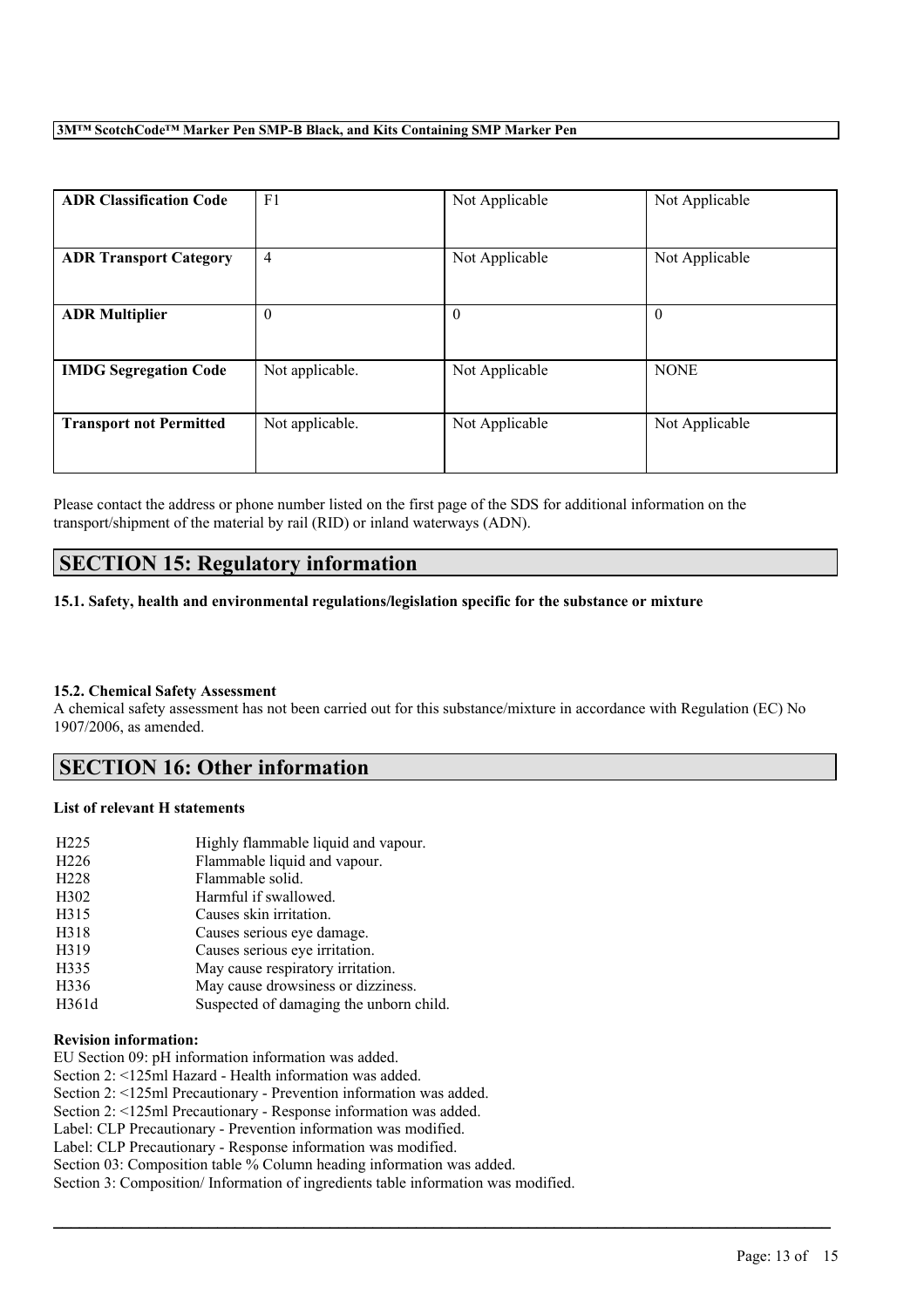Section 03: SCL table information was added. Section 03: Substance not applicable information was added. Section 04: Information on toxicological effects information was modified. Section 9: Evaporation Rate information information was deleted. Section 9: Explosive properties information information was deleted. Section 09: Kinematic Viscosity information information was added. Section 9: Melting point information information was modified. Section 9: Oxidising properties information information was deleted. Section 9: pH information information was deleted. Section 9: Property description for optional properties information was modified. Section 9: Vapour density value information was added. Section 9: Vapour density value information was deleted. Section 9: Viscosity information information was deleted. Section 11: Classification disclaimer information was modified. Section 11: No endocrine disruptor information available warning information was added. Section 12: 12.6. Endocrine Disrupting Properties information was added. Section 12: 12.7. Other adverse effects information was modified. Section 12: Component ecotoxicity information information was modified. Section 12: Contact manufacturer for more detail. information was deleted. Section 12: No Data text for mobility in soil information was added. Section 12: No endocrine disruptor information available warning information was added. Section 12:Bioccumulative potential information information was modified. Section 14 Classification Code – Main Heading information was added. Section 14 Classification Code – Regulation Data information was added. Section 14 Control Temperature – Main Heading information was added. Section 14 Control Temperature – Regulation Data information was added. Section 14 Disclaimer Information information was added. Section 14 Emergency Temperature – Main Heading information was added. Section 14 Emergency Temperature – Regulation Data information was added. Section 14 Hazard Class + Sub Risk – Main Heading information was added. Section 14 Hazard Class + Sub Risk – Regulation Data information was added. Section 14 Hazardous/Not Hazardous for Transportation information was added. Section 14 Multiplier – Main Heading information was added. Section 14 Multiplier – Regulation Data information was added. Section 14 Other Dangerous Goods – Main Heading information was added. Section 14 Other Dangerous Goods – Regulation Data information was added. Section 14 Packing Group – Main Heading information was added. Section 14 Packing Group – Regulation Data information was added. Section 14 Proper Shipping Name information was added. Section 14 Regulations – Main Headings information was added. Section 14 Segregation – Regulation Data information was added. Section 14 Segregation Code – Main Heading information was added. Section 14 Special Precautions – Main Heading information was added. Section 14 Special Precautions – Regulation Data information was added. Section 14 Transport Category – Main Heading information was added. Section 14 Transport Category – Regulation Data information was added. Section 14 Transport in bulk – Regulation Data information was added. Section 14 Transport in bulk according to Annex II of Marpol and the IBC Code – Main Heading information was added. Section 14 Transport Not Permitted – Main Heading information was added. Section 14 Transport Not Permitted – Regulation Data information was added. Section 14 Tunnel Code – Main Heading information was added. Section 14 Tunnel Code – Regulation Data information was added. Section 14 UN Number Column data information was added. Section 14 UN Number information was added.

DISCLAIMER: The information on this Safety Data Sheet is based on our experience and is correct to the best of our